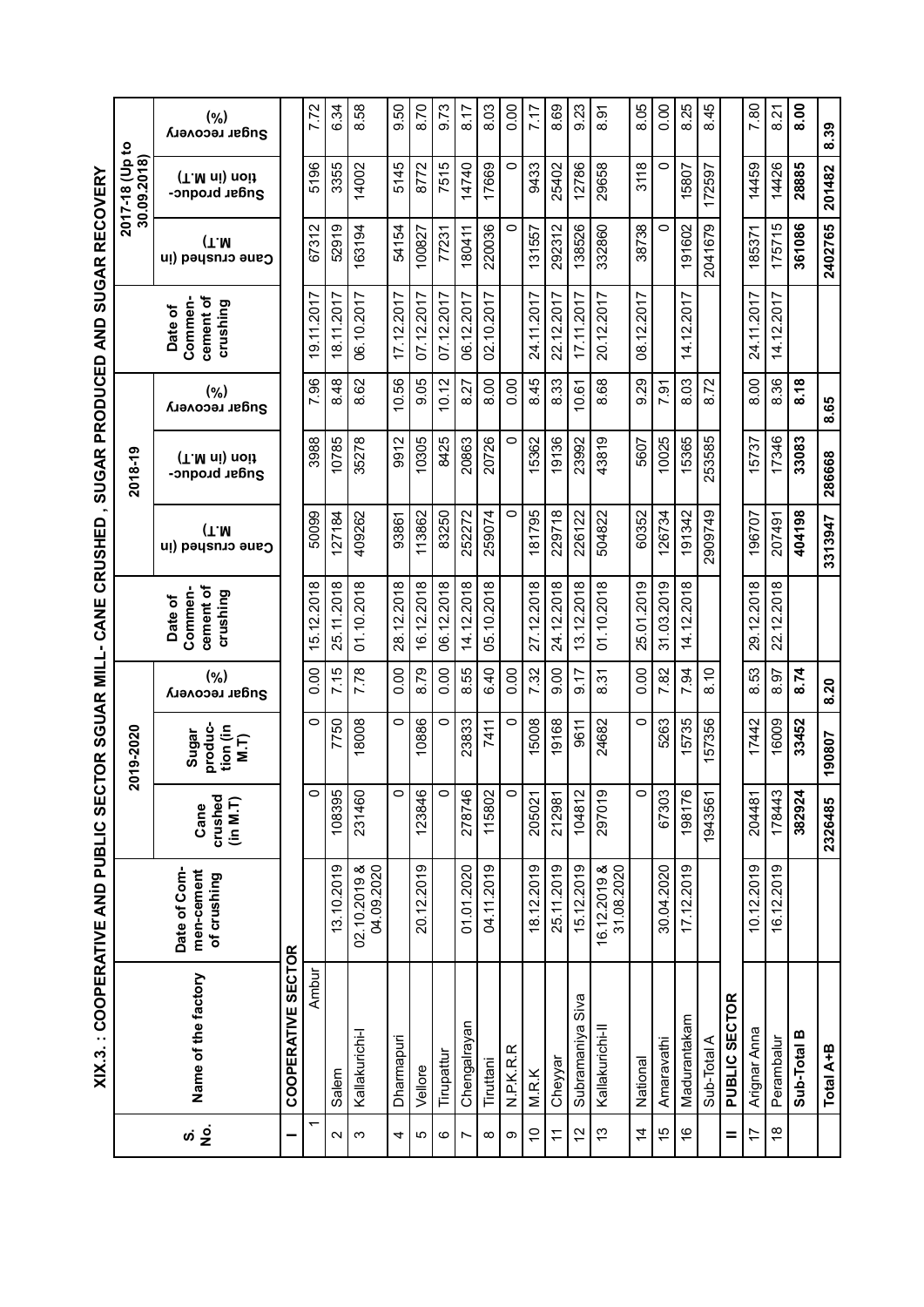XIX. 3 : COOPERATIVE AND PUBLIC SECTOR SGUAR MILL- CANE CRUSHED , SUGAR PRODUCED AND SUGAR RECOVERY **XIX. 3 : COOPERATIVE AND PUBLIC SECTOR SGUAR MILL- CANE CRUSHED , SUGAR PRODUCED AND SUGAR RECOVERY** 

|                            | (%) Ллемор<br>Sugar re-                     |                                              |                          | 8.45                          | 0.00                         | 0.00                   | 9.27                      | 5.35                         | 8.75                                   | 8.64              | 0.00            | 7.23                    | 9.14               | 0.00                 | 9.85                  | 8.74                              | 8.16                  | 7.30                       | 9.02               | 8.45                            | 9.22                | 9.41                     |
|----------------------------|---------------------------------------------|----------------------------------------------|--------------------------|-------------------------------|------------------------------|------------------------|---------------------------|------------------------------|----------------------------------------|-------------------|-----------------|-------------------------|--------------------|----------------------|-----------------------|-----------------------------------|-----------------------|----------------------------|--------------------|---------------------------------|---------------------|--------------------------|
| 2017-18 (Up to 30.09.2018) | (T.M)<br>quetion (in<br>Sugar pro-          |                                              |                          | 78356                         | $\circ$                      | $\circ$                | 26896                     | 282                          | 11097                                  | 17312             | 0               | 5973                    | 13858              | $\circ$              | 8119                  | 46716                             | 19200                 | 5810                       | 19601              | 25093                           | 21277               | 34738                    |
|                            | (T.M)<br>crusheq (in<br>Cane                |                                              |                          | 927289                        | $\circ$                      | $\circ$                | 290142                    | 5267                         | 126825                                 | 200370            | $\circ$         | 82609                   | 151623             | O                    | 82423                 | 534512                            | 235378                | 79591                      | 217310             | 296958                          | 230774              | 369158                   |
|                            | Commen-<br>cement of<br>crushing<br>Date of |                                              |                          | 13.12.2017                    |                              |                        | 23.01.2018                | 01.10.2017                   | 25.01.2018                             | 2017<br>23.12.    |                 | 27.10.2017              | 23.11.2018         |                      | 22.01.2018            | 20.12.2017                        | 23.12.2017            | 25.11.2017                 | 15.11.2017         | 23.11.2017                      | 14.12.2017          | 25.12.2017               |
|                            | covery<br>$(y_0)$<br>Sugar re-              |                                              |                          | 99<br>$\ddot{\circ}$          | $\circ$                      | 9.38                   | 0.00                      | 0.00                         | $\circ$                                | $\circ$           | $\circ$         | 9.15                    | 89<br>∞            | $\circ$              | 9.78                  | 8.42                              | 8.06                  | 23<br>ထ                    | 8.41               | 7.97                            | 9.07                | 54<br>တ                  |
| 2018-19                    | (T.M)<br>ui) uoitoub<br>Sugar pro-          |                                              |                          | 86242                         | $\circ$                      | 25897                  | 18145                     | $\circ$                      | $\circ$                                | 0                 | $\circ$         | 80946                   | 8182               | $\circ$              | 12796                 | 46499                             | 14149                 | 12842                      | 16284              | 17687                           | 28600               | 44445                    |
|                            | (T.M)<br>cupeq (ju<br><b>Cane</b>           |                                              |                          | 1007496                       | $\circ$                      | 276092                 | 201607                    | $\circ$                      | $\circ$                                | $\circ$           | $\circ$         | 884651                  | 92041              | O                    | 130841                | 552244                            | 175542                | 56038                      | 193607             | 221916                          | 315324              | 465877                   |
|                            | cement of<br>Commen-<br>crushing<br>Date of | <b>PRODUCED AND SUGAR RECOVERY</b>           |                          | 01.10.2018                    |                              | 10.07.2019             | 25.01.2019                |                              |                                        |                   |                 | 13.10.2018              | 04.02.2019         |                      | 24.01.2019            | 19.12.2018                        | 21.12.2018            | 24.01.2019                 | 14.12.2018         | 01.10.2018                      | 10.12.2018          | 20.12.2018               |
|                            | солегу (%)<br>Sugar re-                     |                                              |                          | 8.33                          | 0.00                         | 8.75                   | 0.00                      | 0.00                         | 0.00                                   | 0.00              | 0.00            | 8.90                    | 0.00               | 0.00                 | 9.75                  | 8.42                              | 6.40                  | 8.17                       | 0.00               | 0.00                            | 0.07                | 9.12                     |
| 2019-2020                  | (T.M)<br>qnction (in<br>Sugar pro-          | <b>SUGAR</b>                                 |                          | 82151                         | $\circ$                      | 49806                  | $\circ$                   | $\circ$                      | $\circ$                                | 0                 | $\circ$         | 86324                   | $\circ$            | $\circ$              | 10497                 | 50166                             | 2638                  | 7619                       | $\circ$            | O                               | 25309               | 43043                    |
|                            | (T.M)<br>crushed (in<br>cane                | 品                                            |                          | 12<br>9862                    | $\circ$                      | $\infty$<br>5692       | 0                         | $\circ$                      | $\circ$                                | 0                 | 0               | 27<br>9699              | 0                  | $\circ$              | 57<br>1076            | $\overline{5}$<br>5957            | 23<br>412             | 58<br>932                  | 0                  | $\circ$                         | $\tilde{q}$<br>2809 | 80<br>4719               |
|                            | cement of<br>Commen-<br>crushing<br>Date of |                                              |                          | 24.12.2019<br>30.07.2020<br>య |                              | 24.01.2020             |                           |                              |                                        |                   |                 | 01.10.2019              |                    |                      | 30.01.2020            | 10.08.2020<br>26.12.2019<br>య     | 08.07.2020            | 07.03.2020                 |                    |                                 | 02.01.2020          | 20.12.2019               |
|                            | Name of the factory                         | XIII-2: PRIVATE SECTOR SGUAR MILL- CANE CRUS | <b>SECTOR</b><br>PRIVATE | E.I.D. Parry (Nellikuppam)    | E.I.D.Parry (Pettaivaytalai) | E.I.D. Parry (Pugalur) | E.I.D. Parry (Aranthangi) | Thiru Arooran-I (A.Chittoor) | Thiru Arooran-II (Tiruman-<br>dankudi) | Ambika (Pennadam) | Ambika (Kottur) | Sakthi-I (Sakthi Nagar) | Sakthi (Sivaganga) | Sakthi (Modakurichi) | Rajshree-I (Theni)    | Rajshree-II (Mundiyam-<br>bakkam) | Rajshree-III (Gingee) | Dharani-I (Vasudevanallur) | Dharani-II (Polur) | Dharani-III (Sankara-<br>puram) | Kothari-l           | Kothari-II               |
|                            |                                             |                                              | $\equiv$                 | é,                            | $\Omega$                     | $\overline{2}$         | 22                        | 23                           | $\overline{2}$                         | 25                | $\infty$        | 27                      | $28$               | 29                   | $\mathcal{S}^{\circ}$ | $\tilde{\bm{c}}$                  | 32                    | 33                         | ೫                  | 35                              | 36                  | $\overline{\mathcal{E}}$ |